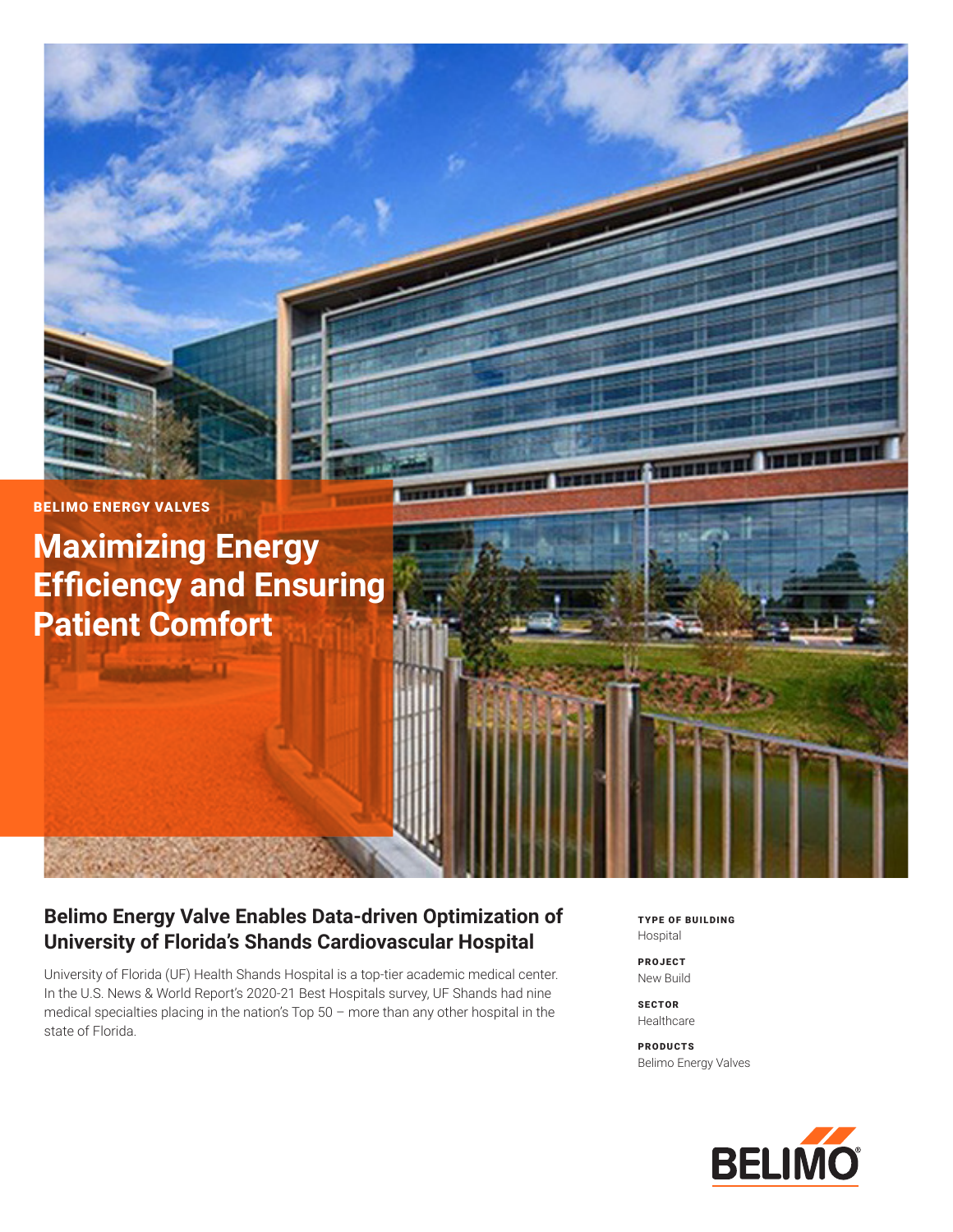In addition to its world-class medical and patient care, the hospital also prides itself on the energy efficiency of its facilities. In recent years, several Shands buildings have received ENERGY STAR® certification from the U.S. Environmental Protection Agency (EPA). The Energy Services group at the hospital is responsible for energy management initiatives, policies and procedures, and best practices for state-funded facilities on the main campus, including UF's Health Science Center. The unit also provides technical guidance on new construction projects and implements energy conservation and optimization strategies in the hospital's buildings.

To fulfil its duties, the team employs a highly digitalized approach to commissioning, operation, and maintenance of building and HVAC systems. For this, they rely heavily on the transparency provided by Belimo Energy Valves.

## **Project Overview**

The first application of Belimo Energy Valves on the UF Shands campus was in 2018 at the hospital's new Health Heart & Vascular center. The ~200-bed facility is state-of-the-art in terms of patient care and contains a range of spaces to meet the needs of its occupants, including pre- and post-operative care, ICU, diagnostic, in-patient and out-patient rooms, etc.

In addition to maximizing energy efficiency and ensuring patient comfort, the UF Shands Energy Services team made a point to select technology for the cardiovascular center that would enable a predictive maintenance approach. The team was already highly advanced in terms of how it was using data to optimize systems and schedule service activities across the hospital's buildings. This included techniques such as trending and fault detection to quickly identify problems and determine early on when potential failures might occur.

The team also wanted to select technology that would facilitate what Mark Dykes, the UF Facilities Energy Manager, refers to as "global commissioning."

"The health heart and vascular center is 90% full nearly 100% of the time", said Dykes. "This makes conducting traditional commissioning and maintenance a difficult task. It simply is not practical to have technicians going from room to room to check components and service systems on a periodic basis. We knew going in we wanted to take a more data-driven approach. To do this, we needed complete visibility down to the individual air handler level."



"The customer service provided by Belimo is top-notch."

**James Buckhalter, Control Engineer University of Florida**

"The ability to continuously optimize delta T and eliminate over-pumping is a huge benefit, but for us, the quality of data the Energy Valve provides is equally as valuable."

**Mark Dykes, Facilities Energy Manager University of Florida**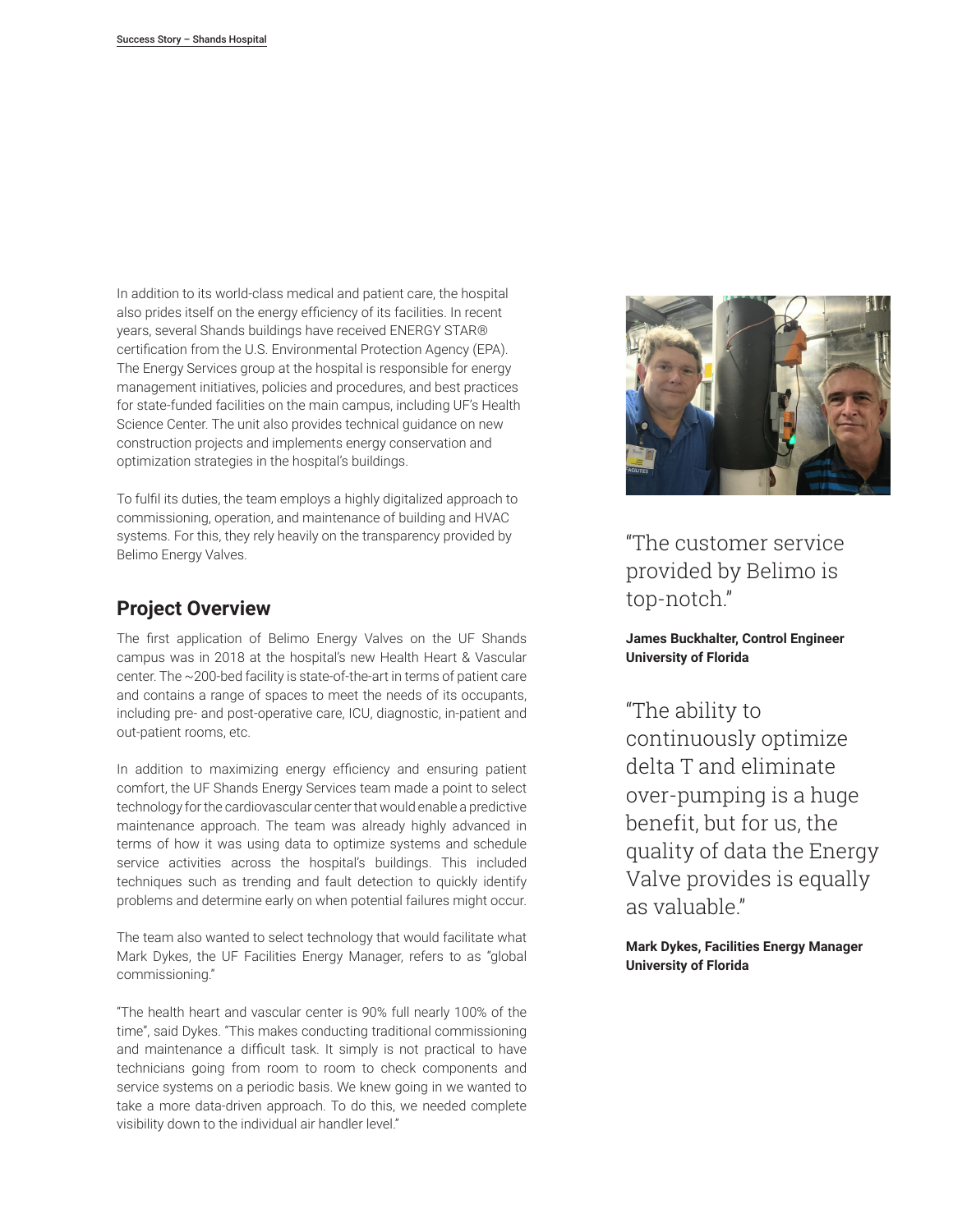### **Solution**

With these objectives in mind, the decision was made to equip all 20 air handler units (AHUs) installed across the Health Heart & Vascular hospital with Belimo Energy Valves.

As an IoT-enabled device, the Energy Valve has a suite of cloud-based services that can be used to benchmark coil performance, analyze glycol concentration, store energy data, send alerts and commission for optimal performance. The valve is pressure independent and measures and manages coil energy by using an embedded ultrasonic flow meter, along with supply and return water temperature sensors.

Its built-in patented Power Control and Belimo Delta T Manager™ logics monitors coil performance and optimizes the available energy of the coil by maintaining the Delta T. In addition to the standard analog signal and feedback wiring, it communicates its data to the Building Management System (BMS) via BACnet MS/TP or BACnet IP as well as Modbus RTU and Modbus TCP/IP. The built-in web server collects up to 13 months of data that can be downloaded to external tools for further optimization.

"The Energy Valve was sort of the missing piece of the puzzle," said Dykes. "The ability to continuously optimize delta T and eliminate over-pumping is a huge benefit, but for us, the quality of data the Energy Valve provides is equally as valuable. This facility has 20 AHUs with over 800 variable air volume (VAV) boxes with reheat coils. Between those and thousands of sensors, there are a lot of moving parts that can fail or degrade over time. We need to be able to see when something is not performing optimally so we can identify the root cause and remedy it quickly."

In one particular case, the Energy Valves helped identify bad sensors in the vascular center. Using historical pumping data from the previous year (in relation to outside air temperature), the Energy Services team was able to develop a baseline for chilled water flow to individual AHUs in the building. One of the AHUs maxed out at around 130 gpm. So when the flow unexpectedly increased to nearly 400 gpm, it was evident that something in the system was performing poorly. Although a damaged and/or fouled coil was suspected, an inspection revealed that the culprit was actually a malfunctioning discharge air temperature sensor. In total, four bad sensors were identified and replaced.

"I'm not sure how long it would have taken for us identify the problem and fix it had we not installed Energy Valves," said Dykes. "Those failing sensors increased overall building delta T by 1°-2°F. The Energy Valve prevented us from pumping a lot of extra chilled water that we didn't need."

Since being commissioned, the Energy Valves have performed as expected, with no major issues reported. Through the built-in delta T optimization capabilities, in combination with double coils, many AHUs have been able to achieve temperature differentials as high as 20° -24°F.



#### REDUCED ENERGY CONSUMPTION, INCREASED PERFORMANCE

Delta T over time for a single AHU



One of the AHUs maxed out at around 130 gpm. When the flow unexpectedly increased to nearly 400 gpm, it was evident that something in the system was performing poorly. Although a damaged and/or fouled coil was suspected, an inspection revealed that the culprit was actually a malfunctioning discharge air temperature sensor.